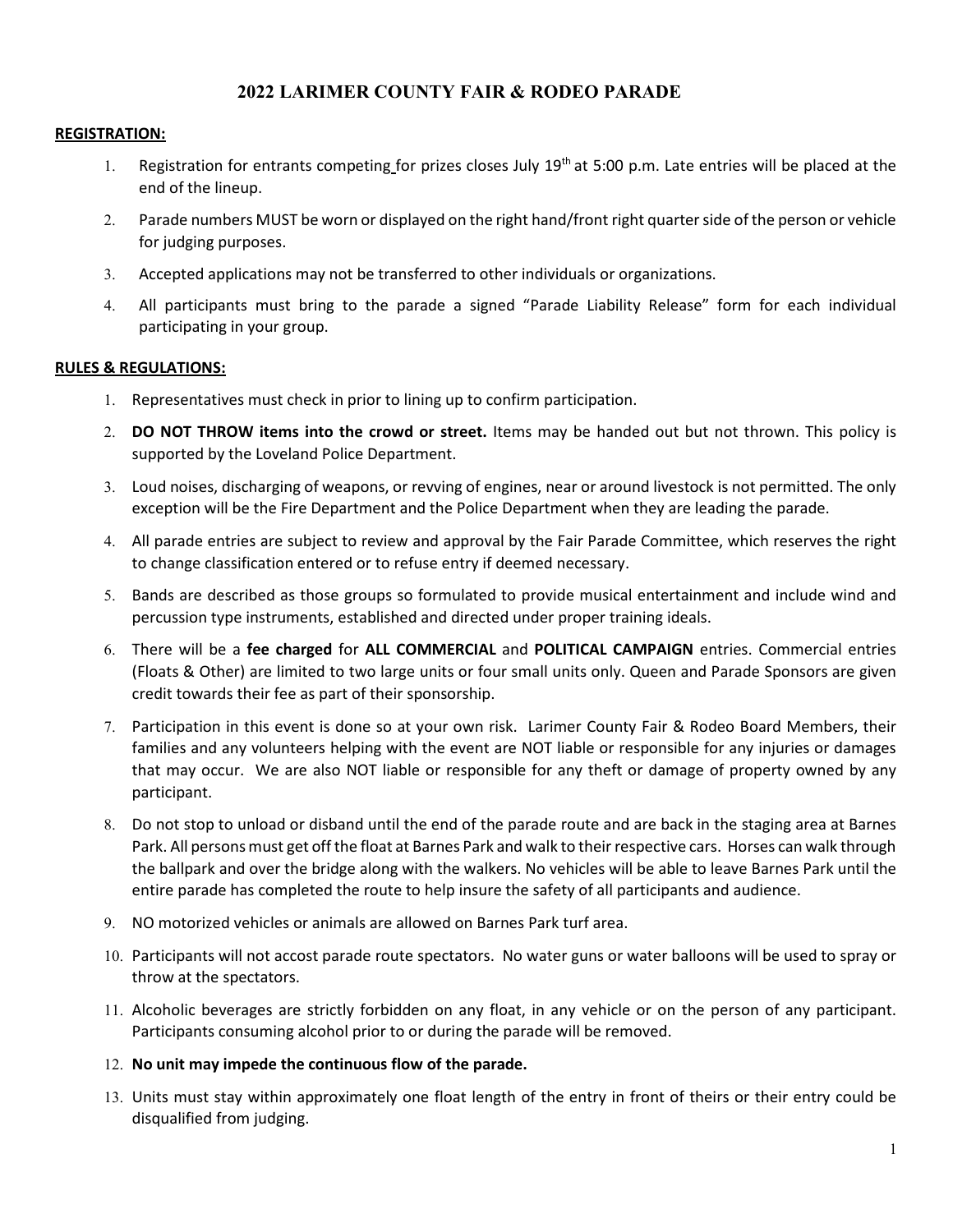If for any reason, a gap of greater than 20' is created, units must close the gap. Stopping or reversing motion on the parade route will be grounds for disqualification. This may also result in removal from the parade and jeopardize future invitations to participate.

### **FLOAT REQUIREMENTS:**

- 1. Floats are encouraged and welcomed.
- 2. Use live or recorded music when possible. If music or sound is to be used, please note this on the application as a consideration of placement.
- 3. Floats are not to exceed 13½ feet in height or 16 feet in width. Maximum length is 60 feet per unit.
- 4. No additional vehicles (including, but not limited to cars, vans, scooters and marchers) will be allowed to accompany units, unless pre-approved by the Parade Committee.
- 5. ATTENTION DRIVERS: The speed of the parade is 5 miles per hour, maximum. The drivers need to pay close attention to the float/band/group in front of them and maintain a minimum space of 20 feet between them.
- 6. Drivers must remain with floats at all times and be appropriately dressed.
- 7. All floats and vehicles must provide proof of insurance (necessary insurance: combined bodily injury and property damage with limits of \$100,000). Evidence of insurance must be received ALONG WITH YOUR APPLICATION to be eligible for participation in the parade.
- 8. All floats and royalty must be in place at their designated time at the designated staging area.
- 9. All floats must carry a fire extinguisher with them.

## **JUDGING:**

- 1. An impartial panel of judge(s) will judge entries in the competition. All decisions of the judge(s) is final.
- 2. Any and all of the following may be considered by the judge(s): conformity to the theme of "*Cowboy Boot and Country Roots"*; appearance; performance; imagination, creativity, formation and uniqueness.
- 3. The judges reviewing stand will be located on the West side of Cleveland between 4<sup>th</sup> and 5<sup>th</sup> Streets

## **FLOAT JUDGING CRITERIA**:

The following is a list of the standard categories and general criteria to govern the selection of the recipients:

The panel of judges will base their decision on the following:

- A. TITLE AND THEME: This is the basic idea of the float. By making the basic idea and title conform to the Parade Theme or Fair "atmosphere" it will add to the unity of the parade. The other judging criteria measures how well this basic idea is developed.
- B. INGENUITY:
- C. PUBLIC APPEAL: Public appeal is the enjoyment of the float by the audience. People in our audience are of different age groups and of different backgrounds. Quality in all of the first seven criteria will affect their enjoyment.
- D. CRAFTSMANSHIP: The design will all its ideas, is one part of quality; the other part is craftsmanship. The craftsmanship score will depend on neatness, solid construction, the proper working of mechanical parts and achievement of detail.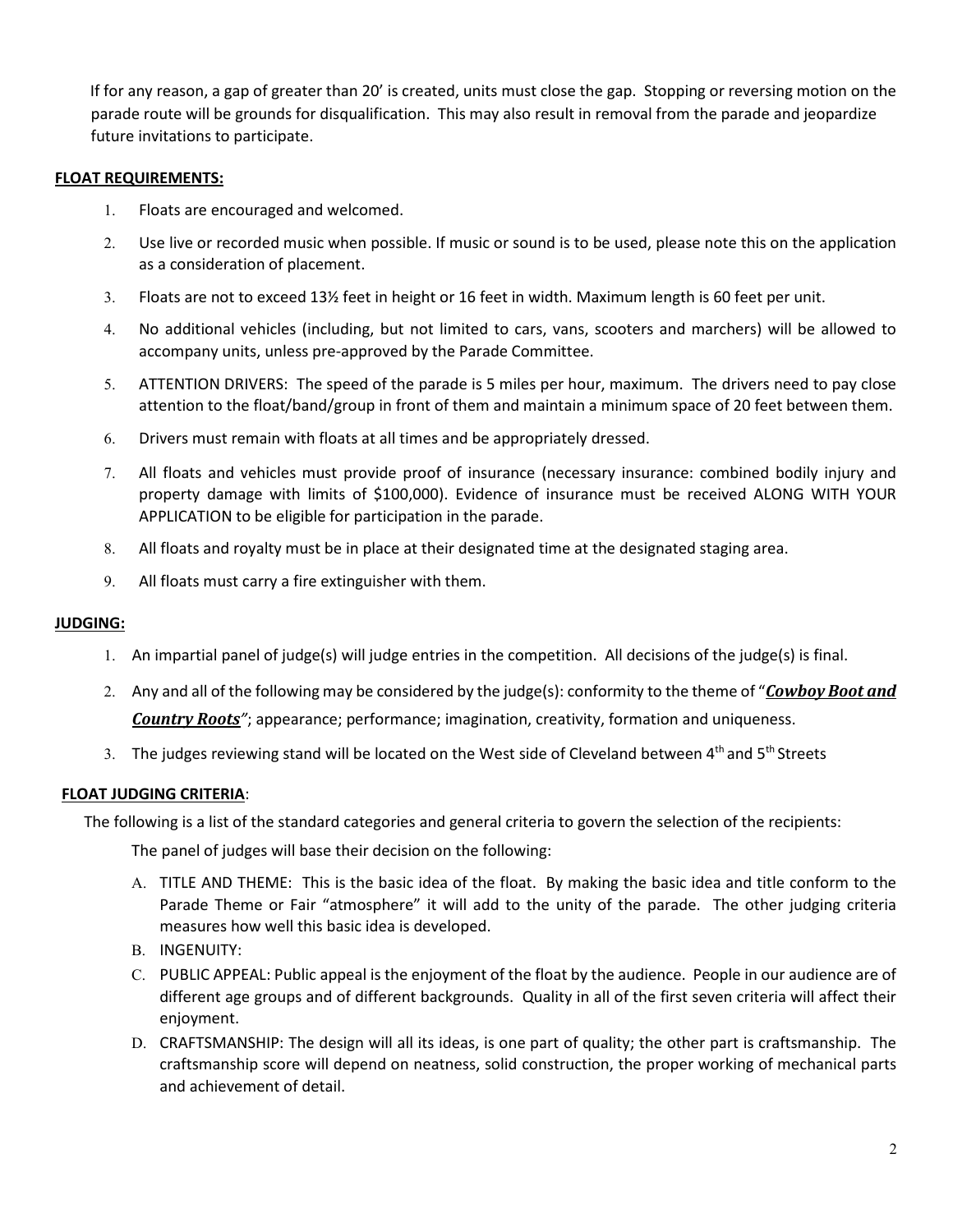- E. PROPORTIONS; BALANCE AND SPACE: Proportion is the size relationships among the features of the float. However, the basic idea of the float may call for intentional lack of proportion. Balance and space take in two questions; Is the overall design graceful or clumsy? Is the space of the float used to support the basic idea, or is it wasted?
- F. COLOR: Color brings up two questions; Are the colors and their combinations pleasing? How well do they contribute to the desired effect?
- G. ANIMATION AND SOUND EFFECTS: These criteria deal with anything on the float that adds to the total effect of the float. Motion and sound are examples of special effects.

# **SPECIALTY UNITS**

A specialty unit is defined as any other parade unit that is not a float, equestrian, or queen. This can include, but is not limited to specialty vehicles, synchronized walking units and entertainers. The number of walkers accompanying any Specialty Unit will be limited, with the exact number determined by the committee.

1. CAR CLUBS: A 10-car limit per each car club constitutes an entry unit.

- 2. All judging for specialty units will be completed during the procession down the Parade route.
- 3. JUDGING CRITERIA: The panel of judges will base their decision on the following:
	- A. THEME: Conformity with parade theme. C. INGENUITY: Creativity and originality.
	- B. COLOR: Costumes props and eye appeal. D. PUBLIC APPEAL: Enjoyment by the audience.

### **PRIZES**

- 1. Prize winners will be notified by mail as to when and where to pick up their prizes.
- 2. Parade results will be published in the local newspapers, space available.

### **AWARDS**

COMMISSIONER'S SWEEPSTAKES AWARD for the most outstanding entry—Trophy

NON-COMMERCIAL 1<sup>st</sup> –Grand Marshal's <sub>Trophy;</sub> 2<sup>nd</sup> –Fair Board Trophy; 3<sup>rd</sup>—Larimer County Trophy

COMMERCIAL:  $1^{st}$  – Grand Marshal's Trophy;  $2^{nd}$  –Fair Board Trophy;  $3^{rd}$  – Larimer County Trophy

4-H AND FFA: 1<sup>st</sup> – Grand Marshal's <sub>Trophy;</sub> 2<sup>nd</sup> –Fair Board Trophy; 3<sup>rd</sup>—Larimer County Trophy

SPECIALTY UNITS: 1<sup>st</sup> – Grand Marshal's Trophy<sub>;</sub> 2<sup>nd</sup> –Fair Board Trophy; 3rd—Larimer County Trophy

## **EQUESTRIAN ENTRY REQUIREMENTS:**

- 1. OUT-RIDERS (walkers) ARE TO BE PROVIDED FOR ALL HORSE TEAMS AND ALL OTHER EQUINE ENTRIES.
- 2. Riders under twelve (12) years of age must have an adult walking with them.
- 4. Any rider showing inability to control his animal will be deemed unsafe and will be removed from the parade.
- 5. Only one rider per horse.
- 6. **Each rider (or group) must provide their own clean-up unit.** Any entry without a clean-up unit will not be allowed on the parade route. A \$200 fine shall be assessed for any entry failing to clean up their animal wastes in the staging area.